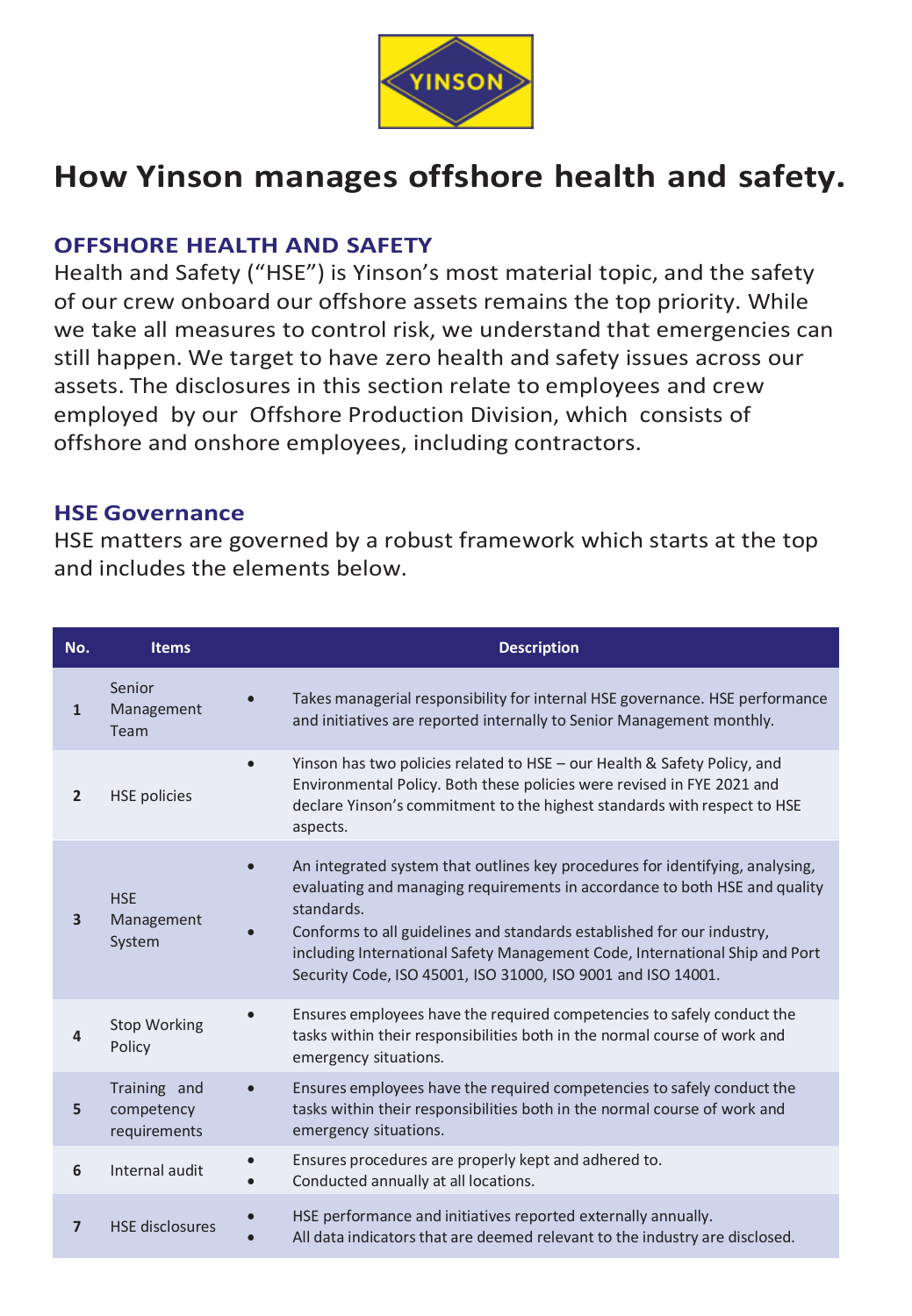

# **How Yinson manages offshore health and safety.**

### **Operationalising HSE**

In terms of HSE, contractors are covered under the same principles, procedures and targets applicable to our employees. Safety controls of our operations for all personnel, including contractors, are safeguarded by a robust framework which include the elements below.

| No.            | <b>Items</b>                          | <b>Description</b>                                                                                                                                                                                                                                                                                                                                                                                                                                                                                                                                                                                                                                                                                                                                                              |
|----------------|---------------------------------------|---------------------------------------------------------------------------------------------------------------------------------------------------------------------------------------------------------------------------------------------------------------------------------------------------------------------------------------------------------------------------------------------------------------------------------------------------------------------------------------------------------------------------------------------------------------------------------------------------------------------------------------------------------------------------------------------------------------------------------------------------------------------------------|
| 1              | <b>VRP</b>                            | Contractors are pre-screened or qualified through our VRP and<br>assessed on a risk-based approach.<br>Vendors are presented with checklists to ascertain their ability to<br>provide appropriate safety controls.                                                                                                                                                                                                                                                                                                                                                                                                                                                                                                                                                              |
| $\overline{2}$ | <b>HSE Manual</b>                     | Outlines criteria to ensure capabilities, experience, plans and<br>$\bullet$<br>equipment or services align with safety requirements.                                                                                                                                                                                                                                                                                                                                                                                                                                                                                                                                                                                                                                           |
| 3              | Project HSE<br>Plan                   | Outlines requirements for all relevant personnel to comply with all<br>applicable HSE regulations, standards, codes, recommendations and<br>guidelines as per statutory, government or other applicable<br>regulations.                                                                                                                                                                                                                                                                                                                                                                                                                                                                                                                                                         |
| 4              | Safety training<br>and<br>development | Set out in a training schedule covering topics such as risk<br>$\bullet$<br>assessments, safety conditions and behaviour, and permits to work.<br>Training registers are maintained.                                                                                                                                                                                                                                                                                                                                                                                                                                                                                                                                                                                            |
| 5              | <b>HSE</b><br>Coordination            | Form plans to coordinate work activities as per HSE requirements,<br>$\bullet$<br>including HSE hazards and controls and HSE incidents.<br>Monitor HSE performance and review issues throughout the cycle of<br>our operations.<br>Meet daily when hazardous works are carried out, or as required.<br>Analyse upcoming HSE activities                                                                                                                                                                                                                                                                                                                                                                                                                                          |
| 6              | <b>HSE Reporting</b>                  | Adopted Kelvin TOP-SET methodology used for incident<br>$\bullet$<br>investigations to identify incident causes, make recommendations,<br>and prevent recurrence.<br>The HSE Management System helps to standardise and to simplify<br>$\bullet$<br>incident investigation procedures.<br>This training is provided for all HSE personnel and others that may<br>take the lead in investigations.<br>Safety performance metrics are monitored and reported regularly.<br>Internal HSE reporting standard covers aspects including incidents,<br>near misses, experience transfers and observations.<br>A detailed workflow is set out for incident reporting.<br>Risk and severity levels are qualitatively and quantitatively defined<br>with investigation owners designated. |